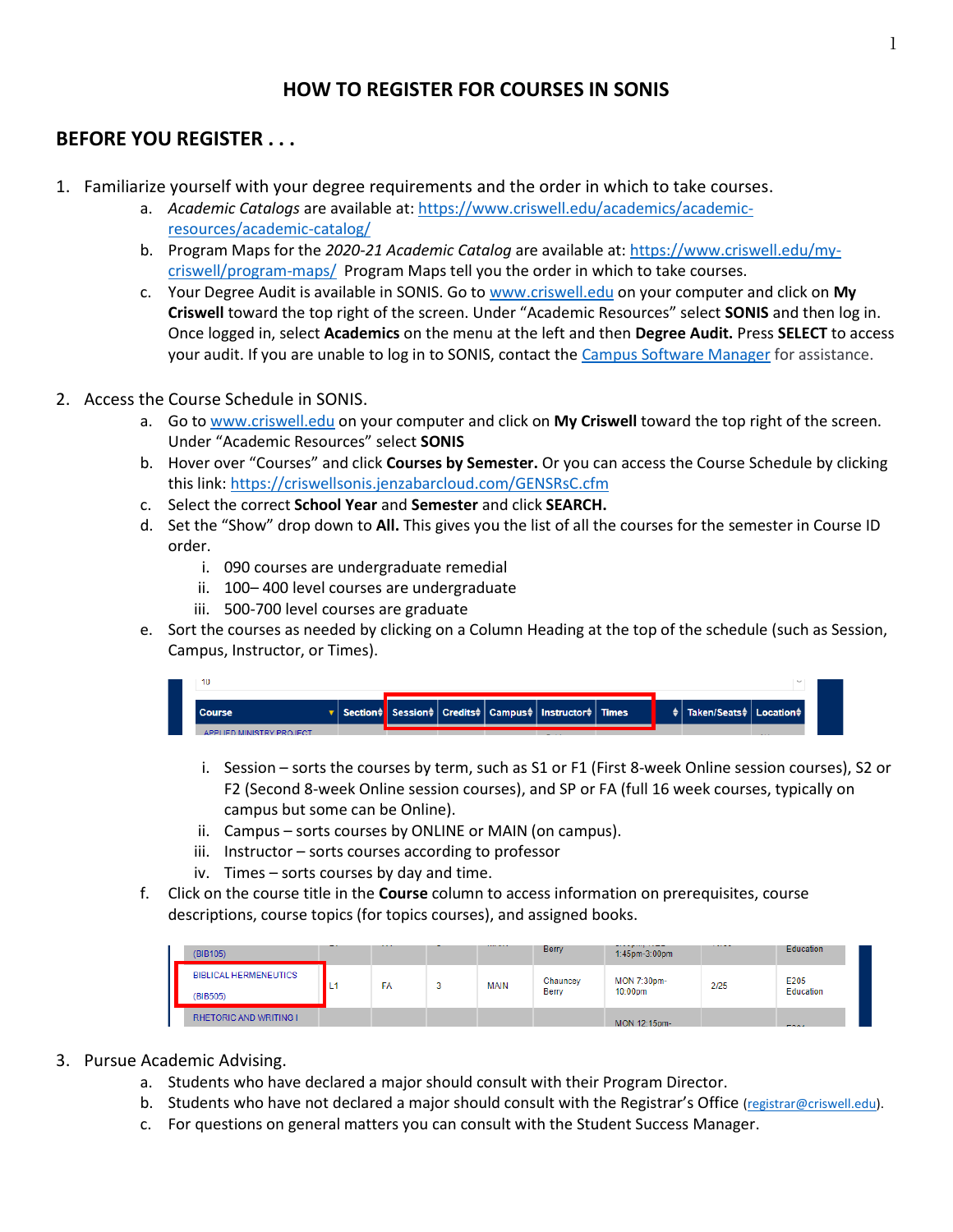- 4. Check for **Holds** on your account by logging in to the SONIS Student Portal.
	- a. Go to [www.criswell.edu](http://www.criswell.edu/) on your computer and click on **My Criswell** toward the top right of the screen.
	- b. Under "Academic Resources" select **SONIS**.
	- c. Select **LOGIN** and then **STUDENT.** If you are unable to log into the student portal, please contact [Campus](mailto:rduke@criswell.edu)  [Software Manager](mailto:rduke@criswell.edu) for assistance.
	- d. Once you are logged in, select **Academics** in the menu on the left side of the screen.
	- e. Then, select **Holds.** If a hold is present, click on it for more information. In most cases, holds must be resolved before you can register.

## **TO REGISTER IN SONIS . . .**

- 1. Log in to the SONIS Student Portal.
	- a. Go t[o www.criswell.edu](http://www.criswell.edu/) on your computer and click on **My Criswell** toward the top right of the screen.
	- b. Under "Academic Resources" select **SONIS**.
	- c. Select **LOGIN** and then **STUDENT.**
	- d. If you are unable to log into the student portal, please contact [Campus Software Manager](mailto:rduke@criswell.edu) for assistance.
- 2. Click **Academics** in the menu on the left and then click on **Registration**.
- 3. Select a **School Year/Semester** in the dropdown list and click **SUBMIT**.

| <b>Criswell College</b> |                         |                                                           |                              |      | ATTENDANCE   COURSE PAGES   DEGREE AUDIT   HOLDS   SCHEDULE   REGISTRATION   BOOKS                                       |                |                         |                     |                     |                  |                  | Fest Undergrad<br>Pilot ~ |  |  |  |
|-------------------------|-------------------------|-----------------------------------------------------------|------------------------------|------|--------------------------------------------------------------------------------------------------------------------------|----------------|-------------------------|---------------------|---------------------|------------------|------------------|---------------------------|--|--|--|
| Find on Page.           | $\sigma$                | Registration                                              |                              |      |                                                                                                                          |                |                         |                     |                     |                  |                  | APRIL 08, 2019            |  |  |  |
| ← General               | $\overline{\mathbf{C}}$ |                                                           | elect a School Year/Semester |      |                                                                                                                          |                |                         |                     |                     |                  |                  |                           |  |  |  |
| $\hat{C}$ Financial     |                         | 201920/Fall                                               | $\sim$                       |      |                                                                                                                          |                |                         |                     |                     |                  |                  |                           |  |  |  |
| $\bigcap$ Academics     |                         |                                                           |                              |      |                                                                                                                          |                |                         |                     |                     |                  |                  |                           |  |  |  |
| ← Custom                | ¢                       | Currently registering under degree BA at CRISWELL COLLEGE |                              |      |                                                                                                                          |                |                         |                     |                     |                  |                  |                           |  |  |  |
|                         |                         |                                                           | PENDING REGISTRATION - NONE  |      |                                                                                                                          |                |                         |                     |                     |                  |                  |                           |  |  |  |
|                         |                         | <b>Description</b><br>Course                              |                              |      | <b>Section</b>                                                                                                           | <b>Session</b> | <b>Credits</b>          | <b>Lead Faculty</b> |                     | <b>Time Desc</b> |                  | <b>Campus</b>             |  |  |  |
|                         |                         | Pending Credits: 0                                        |                              |      | Enrolled Credits: 0                                                                                                      |                | <b>Total Credits: 0</b> |                     |                     |                  |                  |                           |  |  |  |
|                         |                         | View All (slow load ~ 122 Total Courses)                  |                              |      | SELECT BEGINNING COURSE LETTER - NONE<br>$A  B  C  D  E  F  G  H  1  J  K  L  M  N  O  P  Q  R  S  T  U  V  W  X  Y  Z $ |                |                         |                     |                     |                  |                  |                           |  |  |  |
|                         |                         |                                                           |                              |      | COURSE OFFERINGS (CLICK A COURSE LINK BELOW TO ADD A COURSE TO YOUR CART.) - NONE                                        |                |                         |                     |                     |                  |                  |                           |  |  |  |
|                         |                         | Course                                                    | <b>Spaces</b>                | Wait | <b>Description</b>                                                                                                       | <b>Section</b> | <b>Session</b>          | <b>Credits</b>      | <b>Lead Faculty</b> |                  | <b>Time Desc</b> | <b>Campus</b>             |  |  |  |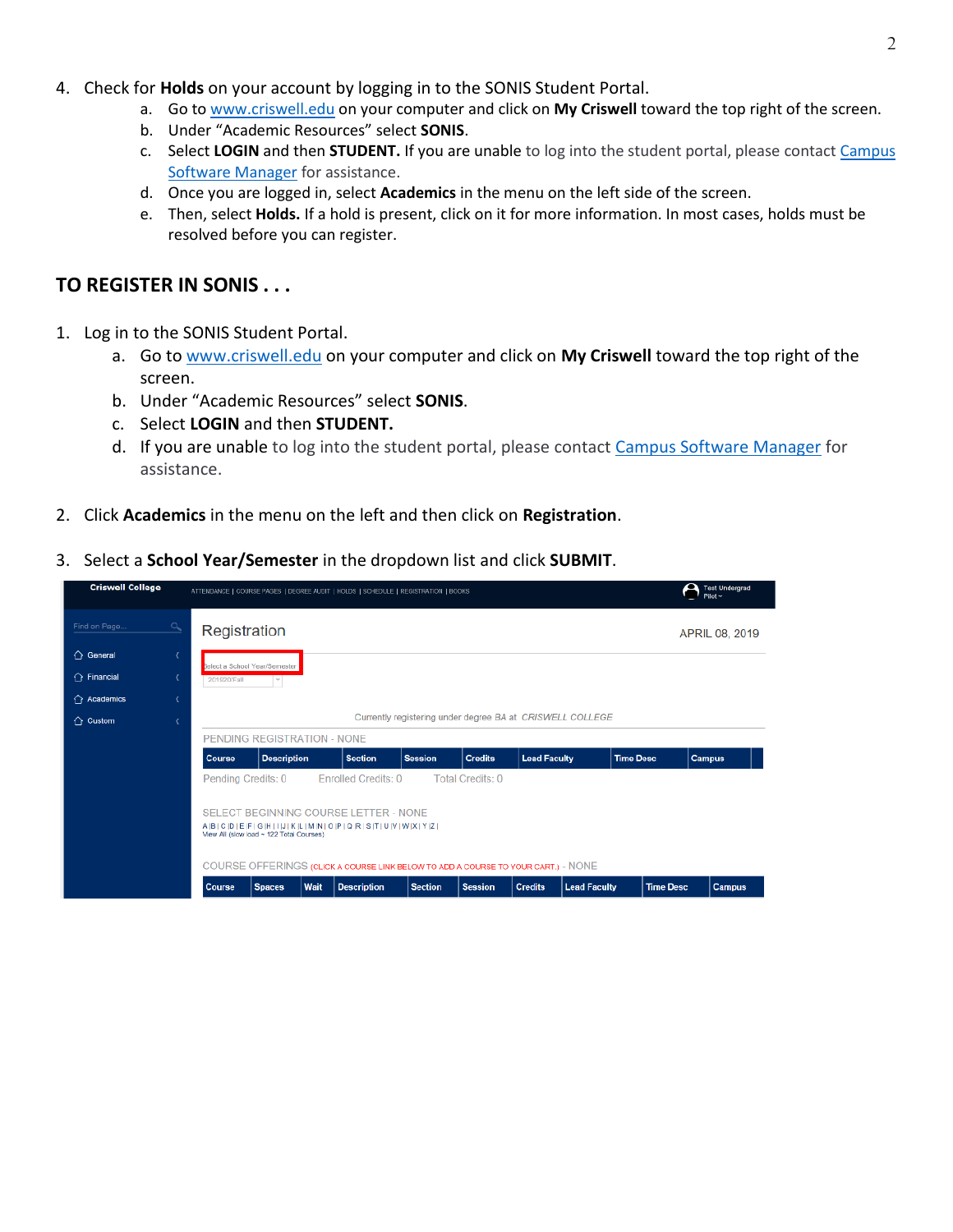4. Click **View All** to see complete list of courses.



5. To view details about a course, such as a course description and textbooks, click on the day/time hyperlink in the **Time Desc** column.

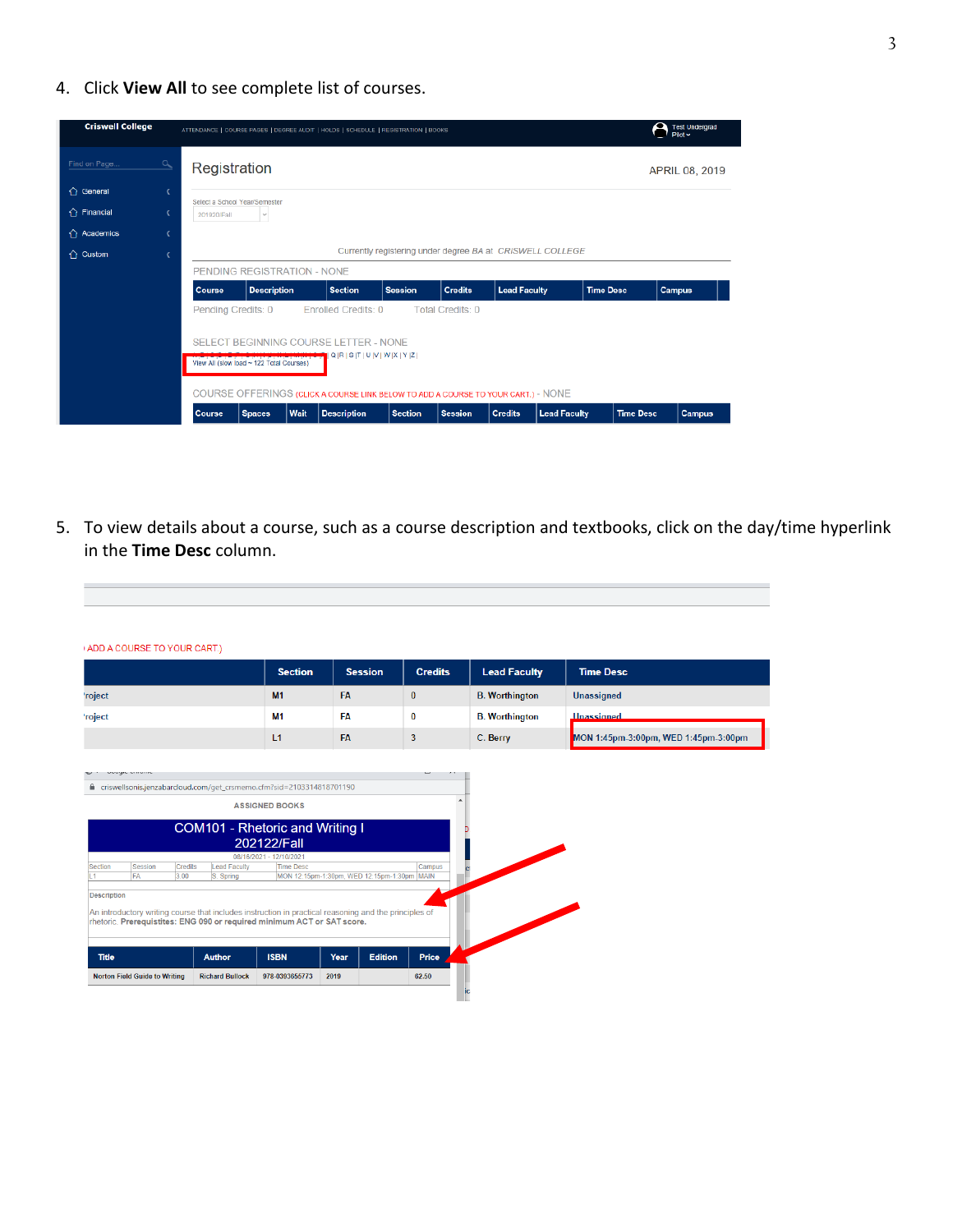6. Select **Course(s)** for which you want to register by clicking on a Course Link on the left.

| Select Beginning Course Letter - None<br>$A B C D E F G H I J K L M N O P Q R S T U V W X Y Z $<br>View All (slow load ~ 96 Total Courses)<br>COURSE OFFERINGS (CLICK A COURSE LINK BELOW TO ADD A COURSE TO YOUR CART.) |               |              |                                 |                |                |                |  |  |  |  |  |
|--------------------------------------------------------------------------------------------------------------------------------------------------------------------------------------------------------------------------|---------------|--------------|---------------------------------|----------------|----------------|----------------|--|--|--|--|--|
| <b>Course</b>                                                                                                                                                                                                            | <b>Spaces</b> | Wait         | <b>Description</b>              | <b>Section</b> | <b>Session</b> | <b>Credits</b> |  |  |  |  |  |
| <b>AMP100</b>                                                                                                                                                                                                            | 439           | $\bf{0}$     | <b>Applied Ministry Project</b> | M1             | <b>FA</b>      | $\mathbf{0}$   |  |  |  |  |  |
| <b>AMP500</b>                                                                                                                                                                                                            | 473           | 0            | <b>Applied Ministry Project</b> | <b>M1</b>      | FA             | $\bf{0}$       |  |  |  |  |  |
| <b>BIB105</b>                                                                                                                                                                                                            | 36            | $\mathbf{0}$ | <b>Hermeneutics</b>             | 11             | <b>FA</b>      | 3              |  |  |  |  |  |
| <b>BIB105</b>                                                                                                                                                                                                            | 29            | 0            | <b>Hermeneutics</b>             | L <sub>2</sub> | FΑ             | 3              |  |  |  |  |  |
| <b>BIB505</b>                                                                                                                                                                                                            | 23            | $\bf{0}$     | <b>Biblical Hermeneutics</b>    | L1             | F <sub>1</sub> | 3              |  |  |  |  |  |
|                                                                                                                                                                                                                          |               |              |                                 |                |                |                |  |  |  |  |  |

7. Please note, that if a course number is red, the course is full. To request to be placed on a waitlist for the course, click on the **number** in the **Wait column**. Please note that Waitlists are not available for Independent Study courses.

| <b>OTS350</b> |    | <b>Old Testament Background:</b>  |
|---------------|----|-----------------------------------|
| OTS350        |    | <b>Old Testament Background:</b>  |
| oussen        | 14 | <b>Theology of the Old Testam</b> |

8. After selecting your courses, click **Continue Registration Process.**

 $\blacktriangle$ 

| nu um eyo           | <b>Registration</b>                                       |                                                                                                                                           |                |                |                         |                     |                   | APRIL 08, 2019 |  |  |  |  |  |
|---------------------|-----------------------------------------------------------|-------------------------------------------------------------------------------------------------------------------------------------------|----------------|----------------|-------------------------|---------------------|-------------------|----------------|--|--|--|--|--|
| ↑ General           |                                                           |                                                                                                                                           |                |                |                         |                     |                   |                |  |  |  |  |  |
| $\hat{C}$ Financial | Select a School Year/Semester<br>201920/Fall<br>$\sim$    |                                                                                                                                           |                |                |                         |                     |                   |                |  |  |  |  |  |
| $\hat{O}$ Academics |                                                           |                                                                                                                                           |                |                |                         |                     |                   |                |  |  |  |  |  |
| $\bigcap$ Custom    | Currently registering under degree BA at CRISWELL COLLEGE |                                                                                                                                           |                |                |                         |                     |                   |                |  |  |  |  |  |
|                     |                                                           | PENDING REGISTRATION - TIME OUT AT 2:14 PM.                                                                                               |                |                |                         |                     |                   |                |  |  |  |  |  |
|                     | <b>Course</b>                                             | <b>Description</b>                                                                                                                        | <b>Section</b> | <b>Session</b> | <b>Credits</b>          | <b>Lead Faculty</b> | <b>Time Desc</b>  | <b>Campus</b>  |  |  |  |  |  |
|                     | <b>BIB105</b>                                             | <b>Hermeneutics</b>                                                                                                                       | L1             | <b>FA</b>      | $\overline{\mathbf{3}}$ |                     | THU 7:00pm-9:30pm | <b>MAIN</b>    |  |  |  |  |  |
|                     | <b>EDU200</b>                                             | <b>Introduction to Education</b>                                                                                                          | L1             | <b>FA</b>      | 3                       |                     | MON 4:15pm-6:45pm | <b>MAIN</b>    |  |  |  |  |  |
|                     |                                                           | Pending registration(s) are shown in red above. Click 'Continue Registration Process' when you have finished adding courses to your cart. |                |                |                         |                     |                   |                |  |  |  |  |  |
|                     | Pending Credits: 6                                        | Enrolled Credits: 0 Total Credits: 6                                                                                                      |                |                |                         |                     |                   |                |  |  |  |  |  |
|                     |                                                           |                                                                                                                                           |                |                |                         |                     |                   |                |  |  |  |  |  |
|                     |                                                           | <b>CONTINUE REGISTRATION PROCESS</b>                                                                                                      |                |                |                         |                     |                   |                |  |  |  |  |  |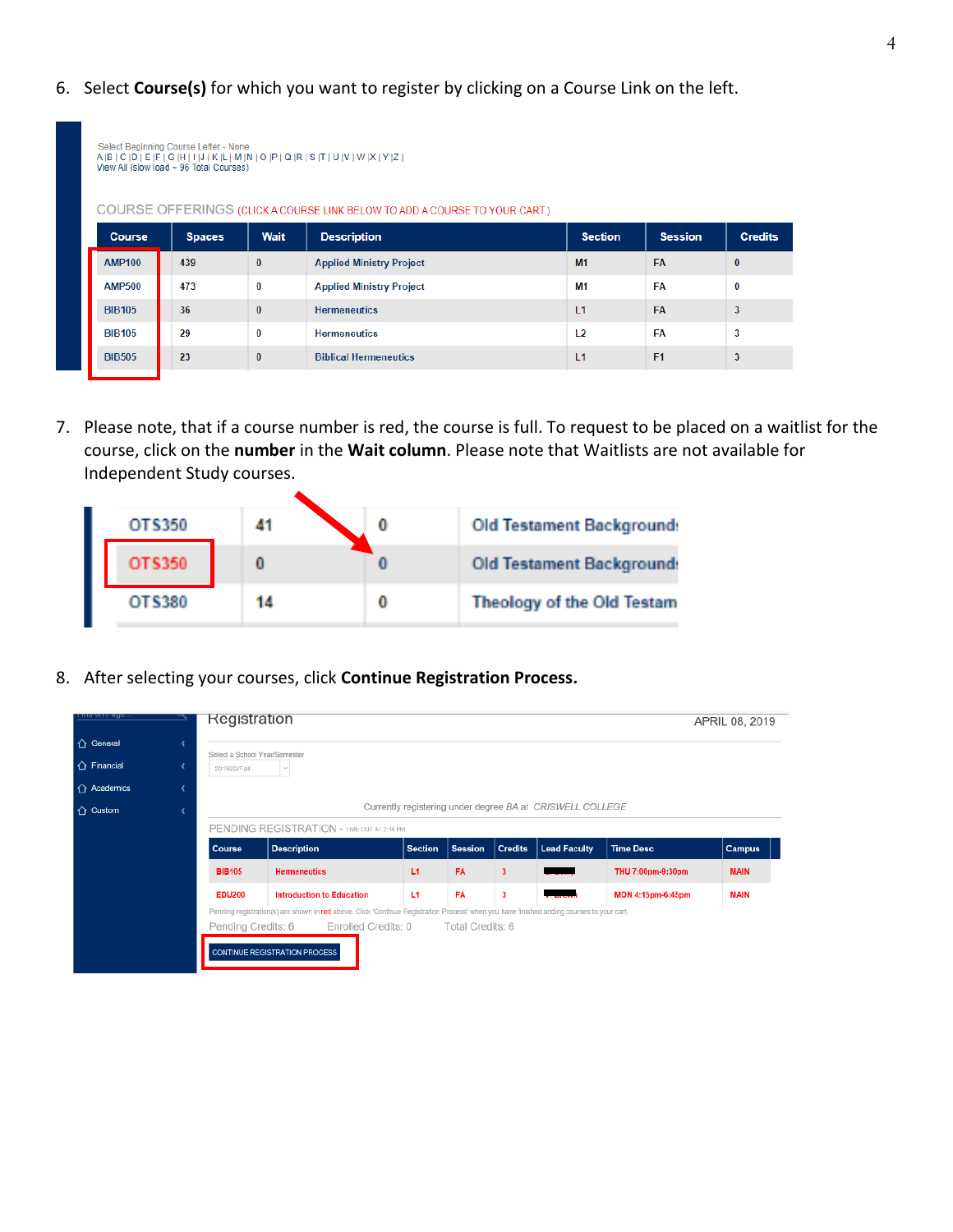9. Review the course list and click **Continue Registration Process** or if you need to start over click **Clear Pending and Restart Registration** and restart the process.

| Find on Page.       | $\mathbf{a}$            | Student       |       |                      |              |                                                                                              |               |                     | APRIL 08, 2019 |
|---------------------|-------------------------|---------------|-------|----------------------|--------------|----------------------------------------------------------------------------------------------|---------------|---------------------|----------------|
| ← General           | x                       |               |       |                      |              |                                                                                              |               |                     |                |
| $\hat{O}$ Financial | ¢                       | Course        | Sect. | Cred                 | Load Eaculty | <b>Time Desc</b>                                                                             | <b>Campus</b> | <b>Enroll Code</b>  | Pass-Fail      |
| △ Academics         | $\overline{\mathbf{C}}$ | <b>BIB105</b> | L1    | 3                    |              | THU 7:00pm-9:30pm                                                                            | <b>MAIN</b>   | Credit <sup>®</sup> | No             |
| $\bigcap$ Custom    | ¢.                      | <b>EDU200</b> | L1    | $\overline{3}$<br>æ. | V. Brown     | MON 4:15pm-6:45pm<br>CONTINUE REGISTRATION PROCESS<br>CLEAR PENDING AND RESTART REGISTRATION | <b>MAIN</b>   | Credit <sup>®</sup> | No             |
|                     |                         |               |       |                      |              | Enrollment code for Registration explained:<br>Audit:<br>C.E<br>Credit:<br>- 83              |               |                     |                |

10. If you clicked **Continue Registration Process,** you need to review your charges and click **Complete Registration**.

| <b>Criswell College</b>  | <b>SCHEDULE</b>                                                                                       |                                                                                       |                 |                |                         | <b>Test Undergrad</b><br>Pilot |
|--------------------------|-------------------------------------------------------------------------------------------------------|---------------------------------------------------------------------------------------|-----------------|----------------|-------------------------|--------------------------------|
| $\alpha$<br>Find on Page | <b>Student</b>                                                                                        |                                                                                       |                 |                |                         | APRIL 08, 2019                 |
| $\hat{ }$ General        |                                                                                                       |                                                                                       |                 |                |                         |                                |
| $\hat{ }$ Financial      | Trans. Ref.                                                                                           | <b>School Year</b>                                                                    | <b>Semester</b> | <b>Invoice</b> | <b>Billable Credits</b> | <b>Amount</b>                  |
| $\bigcap$ Academics      | <b>Mandatory Registration Fee</b>                                                                     | 201920                                                                                | ۹               | MA11191        | 0.00                    | \$335.00                       |
| $\hat{C}$ Custom         | <b>Tuition for Hermeneutics</b>                                                                       | 201920                                                                                | 1               | MA11191        | 3.00                    | \$1,350.00                     |
|                          | <b>Tuition for Introduction to Education</b>                                                          | 201920                                                                                | и               | <b>MA11191</b> | 3.00                    | \$1,350.00                     |
|                          | LAtel milhagen ningura: AV<br>COMPLETE REGISTRATION<br>Cancel Pending Registration Option Unavailable | Total Charges: \$3,035.00<br>intil you click the Complete Registration button above.) |                 |                |                         |                                |

- 11. After you have registered, Complete your Enrollment by the Deadline.
	- a. The Registrar's Office will send to your student e-mail Steps for Enrollment Completion with Financial Aid, Student Accounts, and Student Services. They will e-mail you as soon as the information is available and after they have confirmed the suitability of your courses.
	- b. If you have questions you can contact the Registrar's Office at [registrar@criswell.edu.](mailto:registrar@criswell.edu)

#### **Frequently Asked Questions**

1. How do I request to take a course for which I have not met the prerequisite(s)?

Fill out, secure the signatures, and submit th[e Prerequisite Exemption Request](https://www.criswell.edu/wp-content/uploads/2021/04/Prerequisite-Exemption-Request-Form.453.08.A.pdf) form to the Registrar's Office. Not only will you sign the form, but you will need to get the signature of the professor teaching the course (if full-time faculty) or the signature of your Program Director if the course is not taught by a full-time faculty member. Return your completed form to the Registrar's Office on the Third Floor.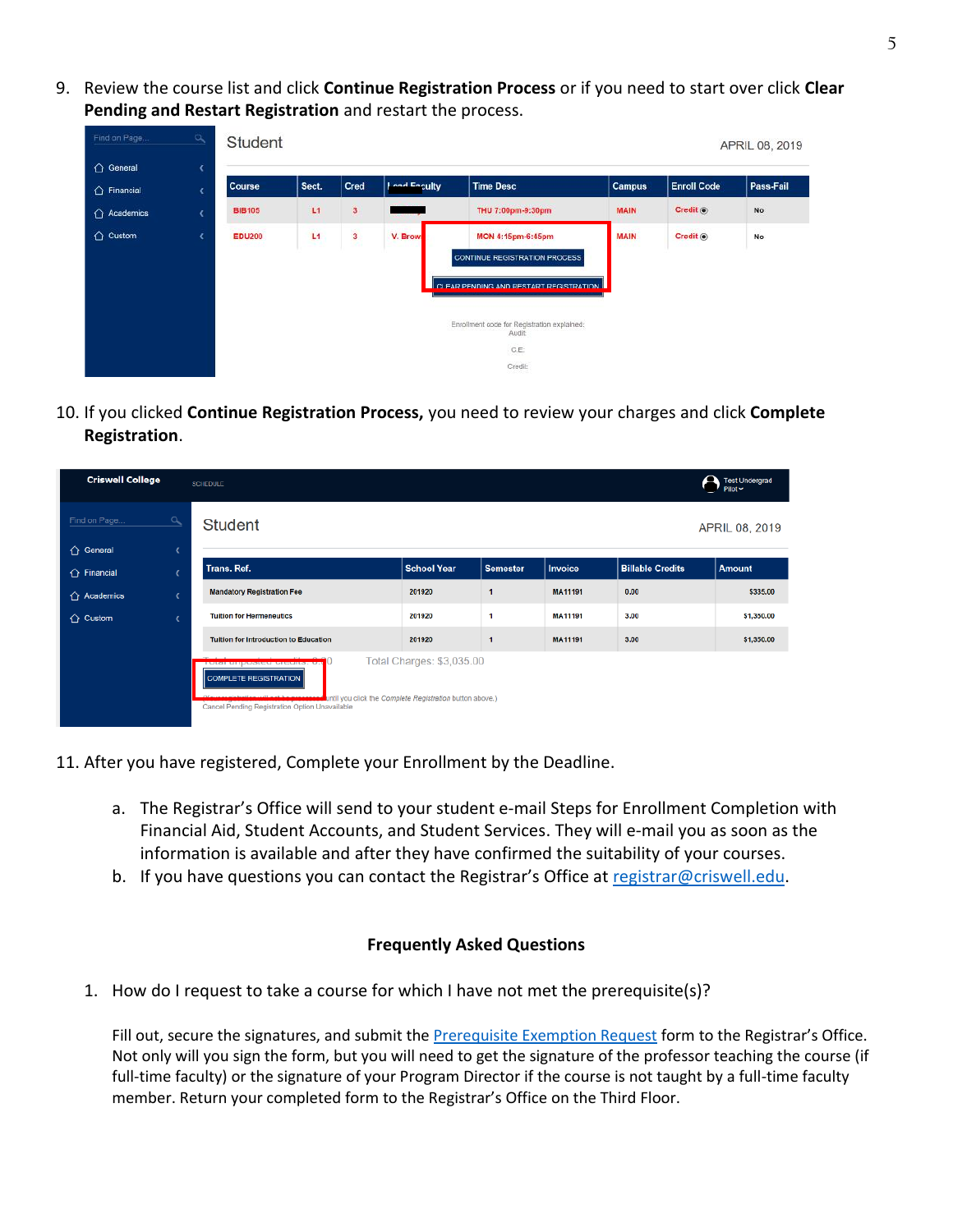2. What if I cannot register for a course for which I think that based on the *Academic Catalog* I am under, I have met the prerequisite(s)?

Please feel free to contact the Registrar's Office for assistance ([registrar@criswell.edu\)](mailto:registrar@criswell.edu).

3. How do I request to take an Independent Study?

According to page 77 of the *2021-2022 Academic Catalog:* 

Courses may be offered as independent studies for undergraduate seniors or graduate students in the last year of study who have irreconcilable schedule conflicts among courses needed to complete a degree program for graduation. Students must be in good academic standing with at least a 3.0 CGPA. Students are not allowed to take more than one course by independent study per semester. Certain courses may be inappropriate for independent study. Independent study courses are typically limited to supervision by full-time faculty only. Clarification on these issues may be obtained from the Academic Affairs Office. Students are not permitted to do an independent study of a course that has been failed previously. In addition, students on Warning or Probation will not be permitted to do an independent study.

All independent study courses must be approved by the professor and academic advisor before being approved by academic administration prior to or during registration. Independent studies must be processed at registration and be completed by the end of that semester. Independent study courses are typically not available for the winter or summer terms. In cases involving class cancellations, exceptions may be granted to complete a course by independent study with the approval of the student's academic advisor, the professor, Vice President of Academic Affairs, and the Registrar.

To request an independent study students should fill out, secure the needed signatures, and submit the [Independent Study Request Form.](https://www.criswell.edu/wp-content/uploads/2020/11/Independent-Study-Request-Form.453.06.A.pdf) The form requires the signatures of the professor teaching the course, the student, the Program Director, and the Registrar.

4. Is it possible for an undergraduate student to take a graduate level course?

Page 74 of the *2021-2022 Academic Catalog* states:

In order for an undergraduate student to enroll in a graduate level course for transcripted credit, the student must have approval from his or her Program Director and the Vice President of Academic Affairs and meet the following standards:

- Classified as a Senior with all current Chapel requirements completed;
- A minimum current cumulative GPA of 3.0;
- Meet all academic criteria for the course;

• Not exceed a maximum of 6 credit hours of graduate courses for undergraduate or graduate credit with B.A. or B.S. degree requirements uncompleted.

Any graduate course taken for undergraduate credit cannot be taken for graduate credit at a later time nor be applied to a graduate degree. Qualified seniors who have filed a Graduation Application with the Registrar's Office may take more than 6 credit hours of graduate courses with approval.